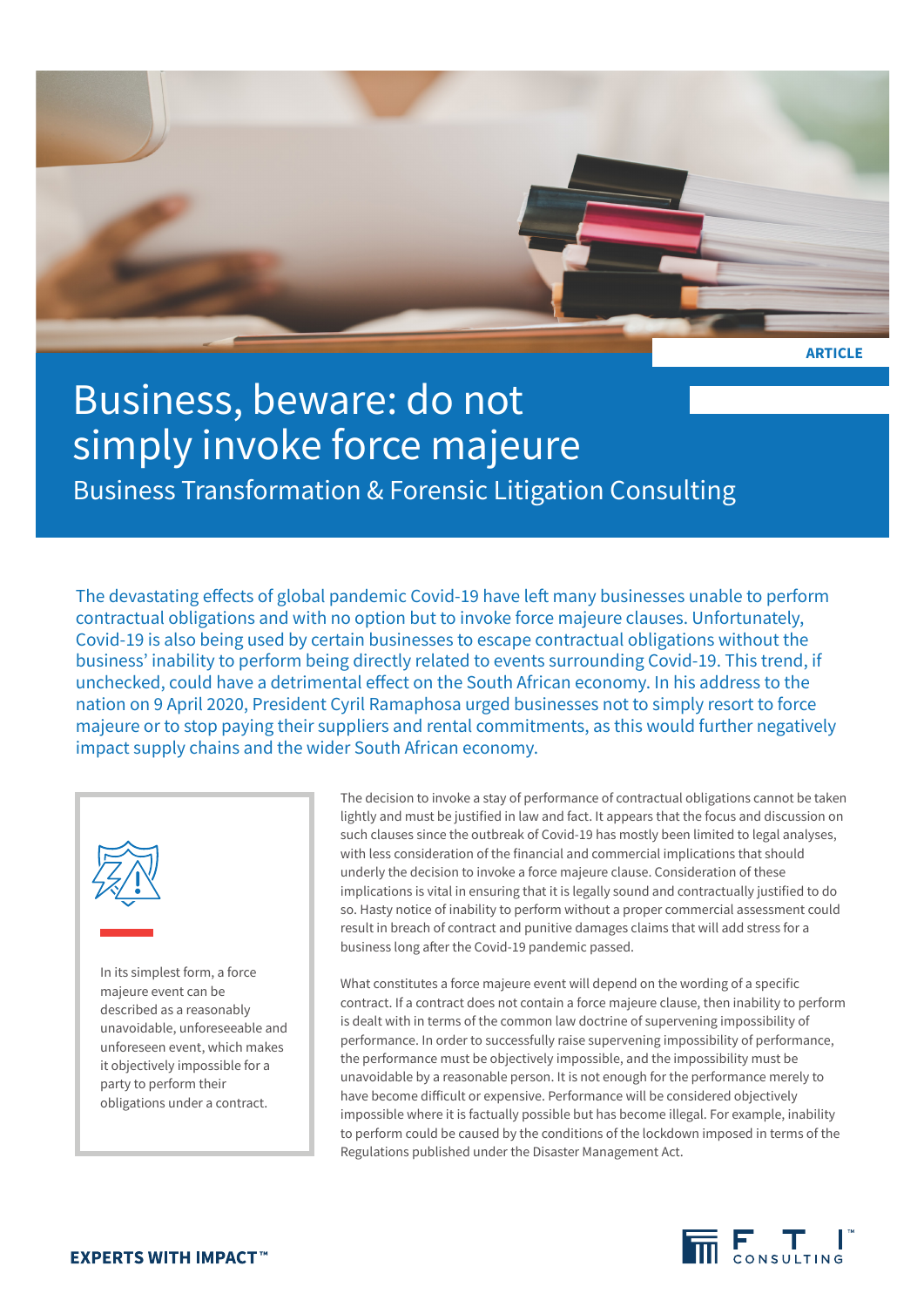### *"Whether relying on a force majeure clause or supervening impossibility, contracting parties generally are obligated to use all commercially reasonable efforts to alleviate and mitigate the cause and effect of the force majeure event."*

This means that businesses should have certain risk management protocols and safeguards in place prior to the event occurring to ensure the sustainability of their business. Subsequent to the event occurring, business must take active measures to ensure they can meet their contractual obligations despite the effects of the event. In doing so, businesses must use all commercially reasonable efforts. If it is then established that performance is objectively impossible, then the terms of a force majeure clause may be followed, alternatively supervening impossibility may be raised.

Practically, what is required of a business will be determined on a case-by-case base, considering the specific circumstances impacting the ability to perform and whether it was justifiable to declare force majeure or claim supervening impossibility. This assessment would consider a variety of factors, including the nature of the business and the performance obligations, in establishing the nexus between the force event and the subsequent inability to perform. For example, a business cannot avoid contracted payment obligations due to financial difficulty which existed prior to the occurrence of the event. Generally, for businesses to justifiably and responsibly invoke force majeure or supervening impossibility of performance defences, they would at a minimum need to evidence:

- A causal link between the government imposed Covid-19 lockdown and the business' income generating activities;
- A quantification of the impact of the government imposed Covid-19 lockdown to the business' income generation, cost, and ultimately profit; and
- Proof of the business' inability to fulfill its contractual obligations from its pre-existing reserves or otherwise (e.g. extending credit lines etc.)

Instances where parties are unable to meet certain legislated payment obligations, such as payment of certain taxes to SARS, generally will not give rise to a justified reliance on force majeure as there is a difference between complying with the terms of a contract and with obligations to the revenue authorities. In these cases, the wording of the relevant legislation will need to be assessed, together with any obligations placed on parties claiming inability to perform.

#### **How FTI Consulting can assist your organisation:**

FTI Consulting does not take the importance of advising our clients through these extreme difficulties lightly, and we recognize that our experience managing through change and crises and mitigating risk is critical at times like this. Our team can provide independent advice and litigation support, in respect of force majeure clauses or supervening impossibility by:

- Assisting with the assessment of the circumstances of a party and their rights and obligation with reference to the agreement, including expressed and implied duties;
- Establishing a clear timeline for what government emergency declarations were in place and what impacts these had on the business;
- Documenting the procedures to describe the scope and nature of reasonable commercial measures that have been taken to evidence and support arguments relating to mitigation of the inability to perform contractual obligations;
- Supporting legal counsel in confirming that the force majeure event is covered/not covered by insurance and/ or third party guarantees of performance; and
- Conducting a detailed analysis of all financial, ERP and accounting entries to support or evaluate the transactional flow of entries in relation to the force majeure event.

FTI Consulting can evaluate how the business and its cost going forward may be impacted by this unique force majeure event, including assessment of potential risk factors relating to:

- Identifying, separating and tracking costs resulting from the force majeure event;
- Quantification of the operational and financial impact of the force majeure event in anticipation of initiating or defending damages claims due to breach of contract;
- The impacts of the government emergency declarations and likelihood of additional constraints;